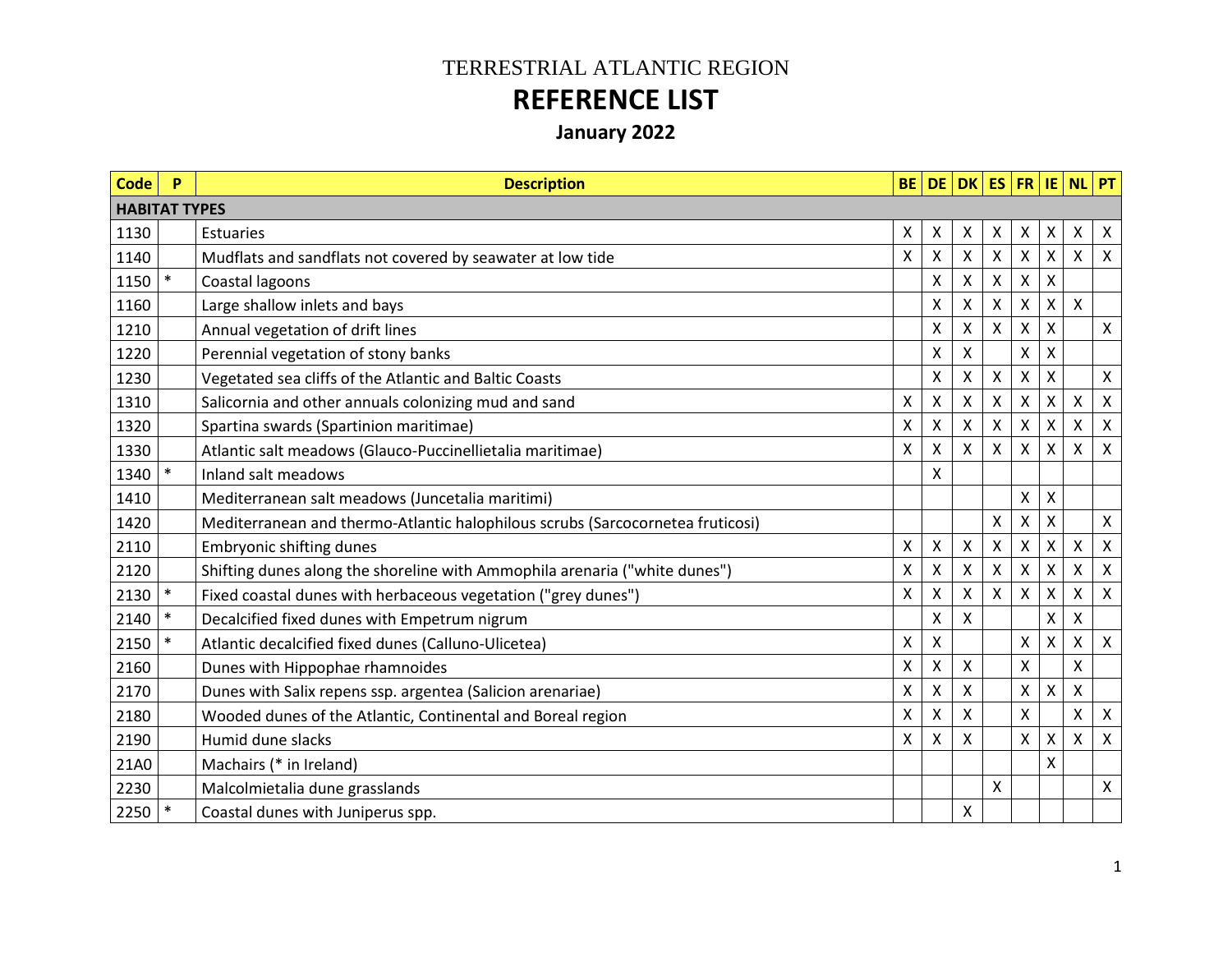| <b>Code</b> | P      | <b>Description</b>                                                                                                              | <b>BE</b>    | <b>DE</b>                 | <b>DK</b>                 | <b>ES</b>          | <b>FR</b>                 | IE.                       | <b>NL</b>                 | PT                        |
|-------------|--------|---------------------------------------------------------------------------------------------------------------------------------|--------------|---------------------------|---------------------------|--------------------|---------------------------|---------------------------|---------------------------|---------------------------|
| 2260        |        | Cisto-Lavenduletalia dune sclerophyllous scrubs                                                                                 |              |                           |                           | X                  | X                         |                           |                           |                           |
| 2270        | $\ast$ | Wooded dunes with Pinus pinea and/or Pinus pinaster                                                                             |              |                           |                           |                    | Χ                         |                           |                           |                           |
| 2310        |        | Dry sand heaths with Calluna and Genista                                                                                        | X            | $\boldsymbol{\mathsf{X}}$ | $\boldsymbol{\mathsf{X}}$ |                    |                           |                           | Χ                         |                           |
| 2320        |        | Dry sand heaths with Calluna and Empetrum nigrum                                                                                |              | $\boldsymbol{\mathsf{X}}$ | X                         |                    |                           |                           | $\pmb{\mathsf{X}}$        |                           |
| 2330        |        | Inland dunes with open Corynephorus and Agrostis grasslands                                                                     | X            | $\boldsymbol{\mathsf{X}}$ | X                         |                    | X                         |                           | $\pmb{\mathsf{X}}$        | $\boldsymbol{\mathsf{X}}$ |
| 3110        |        | Oligotrophic waters containing very few minerals of sandy plains (Littorelletalia uniflorae)                                    | X            | X                         | X                         | Χ                  | Χ                         | X                         | $\pmb{\mathsf{X}}$        | $\boldsymbol{\mathsf{X}}$ |
| 3120        |        | Oligotrophic waters containing very few minerals generally on sandy soils of the West<br>Mediterranean, with Isoetes spp.       |              |                           |                           |                    | X                         |                           |                           |                           |
| 3130        |        | Oligotrophic to mesotrophic standing waters with vegetation of the Littorelletea uniflorae and/or<br>of the Isoëto-Nanojuncetea | $\mathsf{X}$ | $\boldsymbol{\mathsf{X}}$ | $\boldsymbol{\mathsf{X}}$ |                    | $\boldsymbol{\mathsf{X}}$ | X                         | X                         |                           |
| 3140        |        | Hard oligo-mesotrophic waters with benthic vegetation of Chara spp.                                                             | Χ            | $\boldsymbol{\mathsf{X}}$ | X                         | X                  | X                         | X                         | $\pmb{\mathsf{X}}$        |                           |
| 3150        |        | Natural eutrophic lakes with Magnopotamion or Hydrocharition - type vegetation                                                  | Χ            | $\mathsf{X}$              | $\pmb{\times}$            | Χ                  | $\boldsymbol{\mathsf{X}}$ | X                         | X                         |                           |
| 3160        |        | Natural dystrophic lakes and ponds                                                                                              | Χ            | $\boldsymbol{\mathsf{X}}$ | X                         | Χ                  | X                         | X                         | $\pmb{\mathsf{X}}$        | $\boldsymbol{\mathsf{X}}$ |
| 3170        | $\ast$ | Mediterranean temporary ponds                                                                                                   |              |                           |                           | Χ                  | X                         |                           |                           | $\boldsymbol{\mathsf{X}}$ |
| 3180        | $\ast$ | Turloughs                                                                                                                       |              |                           |                           |                    |                           | X                         |                           |                           |
| 3220        |        | Alpine rivers and the herbaceous vegetation along their banks                                                                   |              |                           |                           | X                  |                           |                           |                           |                           |
| 3240        |        | Alpine rivers and their ligneous vegetation with Salix elaeagnos                                                                |              |                           |                           | Χ                  |                           |                           |                           |                           |
| 3250        |        | Constantly flowing Mediterranean rivers with Glaucium flavum                                                                    |              |                           |                           | Χ                  |                           |                           |                           |                           |
| 3260        |        | Water courses of plain to montane levels with the Ranunculion fluitantis and Callitricho-<br><b>Batrachion vegetation</b>       | $\mathsf{X}$ | $\boldsymbol{\mathsf{X}}$ | $\boldsymbol{\mathsf{X}}$ | X                  | $\boldsymbol{\mathsf{X}}$ | X                         | X                         | $\boldsymbol{\mathsf{X}}$ |
| 3270        |        | Rivers with muddy banks with Chenopodion rubri p.p. and Bidention p.p. vegetation                                               | Χ            | $\boldsymbol{\mathsf{X}}$ | X                         | $\pmb{\times}$     | X                         | X                         | X                         | $\boldsymbol{\mathsf{X}}$ |
| 4010        |        | Northern Atlantic wet heaths with Erica tetralix                                                                                | X            | $\boldsymbol{\mathsf{X}}$ | X                         |                    | $\boldsymbol{\mathsf{X}}$ | $\boldsymbol{\mathsf{X}}$ | $\mathsf{X}$              | $\mathsf{X}$              |
| 4020        | $\ast$ | Temperate Atlantic wet heaths with Erica ciliaris and Erica tetralix                                                            |              |                           |                           | $\pmb{\mathsf{X}}$ | Χ                         |                           |                           | $\boldsymbol{\mathsf{X}}$ |
| 4030        |        | European dry heaths                                                                                                             | $\mathsf{X}$ | $\boldsymbol{\mathsf{X}}$ | $\boldsymbol{\mathsf{X}}$ | Χ                  | $\pmb{\times}$            | $\mathsf{\chi}$           | $\mathsf{X}$              | $\boldsymbol{\mathsf{X}}$ |
| 4040        |        | Dry Atlantic coastal heaths with Erica vagans                                                                                   |              |                           |                           | X                  | X                         |                           |                           |                           |
| 4060        |        | Alpine and Boreal heaths                                                                                                        |              |                           |                           | Χ                  |                           | X                         |                           |                           |
| 4090        |        | Endemic oro-Mediterranean heaths with gorse                                                                                     |              |                           |                           | $\pmb{\mathsf{X}}$ | $\pmb{\mathsf{X}}$        |                           |                           |                           |
| 5110        |        | Stable xerothermophilous formations with Buxus sempervirens on rock slopes (Berberidion p.p.)                                   | X            |                           |                           | Χ                  | X                         |                           |                           |                           |
| 5120        |        | Mountain Cytisus purgans formations                                                                                             |              |                           |                           | Χ                  |                           |                           |                           |                           |
| 5130        |        | Juniperus communis formations on heaths or calcareous grasslands                                                                | X            | $\boldsymbol{\mathsf{X}}$ | $\boldsymbol{\mathsf{X}}$ |                    | $\mathsf X$               | Χ                         | $\boldsymbol{\mathsf{X}}$ |                           |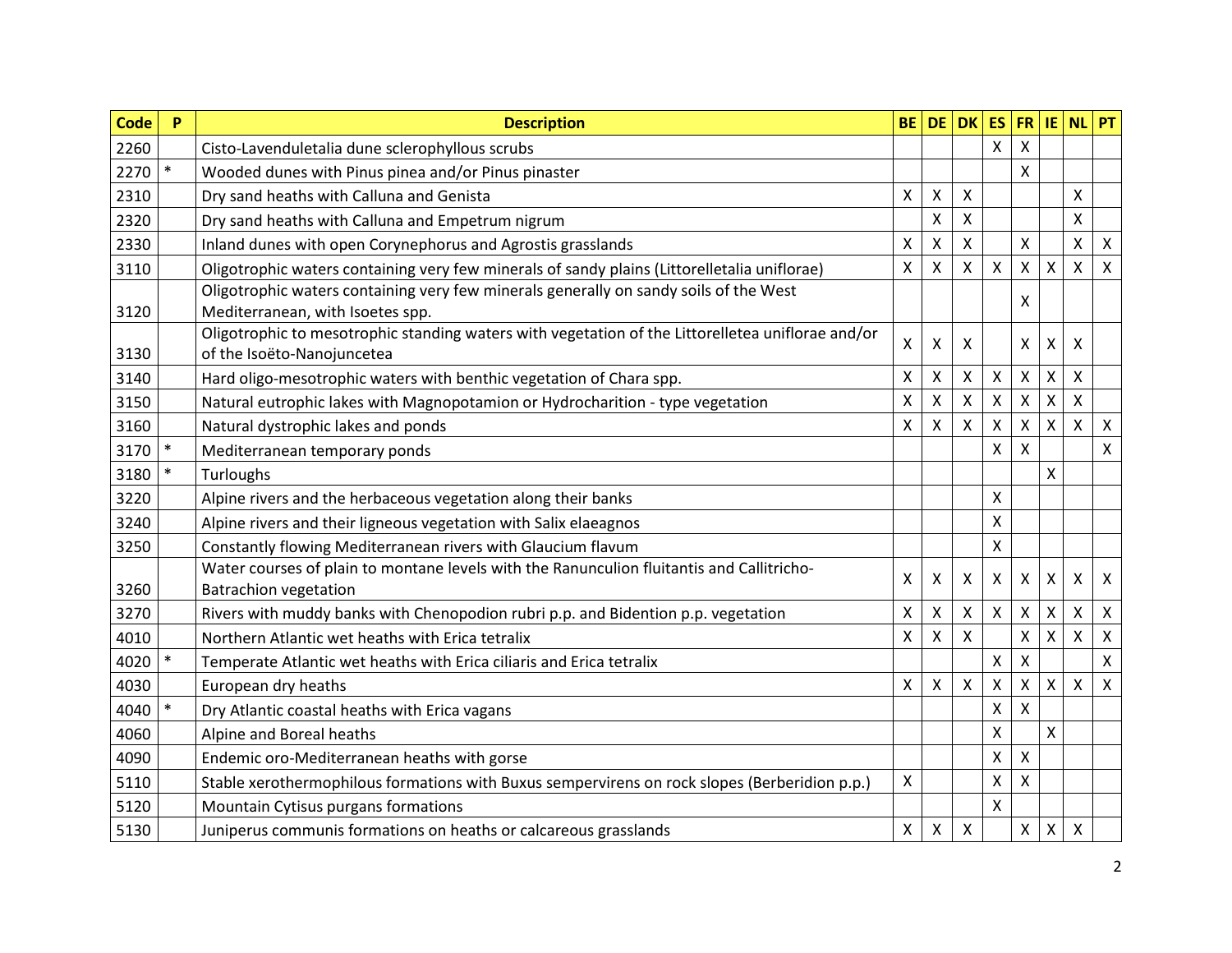| <b>Code</b> | P      | <b>Description</b>                                                                                                           | <b>BE</b>                 | <b>DE</b>                 | <b>DK</b>                 | <b>ES</b>          | FR                        | IE.                | <b>NL</b>       | PT                        |
|-------------|--------|------------------------------------------------------------------------------------------------------------------------------|---------------------------|---------------------------|---------------------------|--------------------|---------------------------|--------------------|-----------------|---------------------------|
| 5210        |        | Arborescent matorral with Juniperus spp.                                                                                     |                           |                           |                           | Χ                  |                           |                    |                 |                           |
| 5230        | $\ast$ | Arborescent matorral with Laurus nobilis                                                                                     |                           |                           |                           | Χ                  |                           |                    |                 | $\boldsymbol{\mathsf{X}}$ |
| 6110        | $\ast$ | Rupicolous calcareous or basophilic grasslands of the Alysso-Sedion albi                                                     |                           | X                         |                           |                    | $\pmb{\mathsf{X}}$        |                    | X               |                           |
| 6120        | $\ast$ | Xeric sand calcareous grasslands                                                                                             | Χ                         | $\boldsymbol{\mathsf{X}}$ |                           |                    | X                         |                    | Χ               |                           |
| 6130        |        | Calaminarian grasslands of the Violetalia calaminariae                                                                       |                           | Χ                         |                           |                    | X                         | Χ                  | $\mathsf{X}$    |                           |
| 6160        |        | Oro-Iberian Festuca indigesta grasslands                                                                                     |                           |                           |                           | Χ                  |                           |                    |                 | $\pmb{\times}$            |
| 6170        |        | Alpine and subalpine calcareous grasslands                                                                                   |                           |                           |                           | Χ                  |                           |                    |                 |                           |
| 6210        |        | Semi-natural dry grasslands and scrubland facies on calcareous substrates (Festuco-Brometalia) (*<br>important orchid sites) | $\boldsymbol{\mathsf{X}}$ | X                         | $\boldsymbol{\mathsf{X}}$ | Χ                  | X                         | X                  | Χ               |                           |
| 6220        | $\ast$ | Pseudo-steppe with grasses and annuals of the Thero-Brachypodietea                                                           |                           |                           |                           | Χ                  | $\mathsf{X}$              |                    |                 |                           |
| 6230        | $\ast$ | Species-rich Nardus grasslands, on siliceous substrates in mountain areas (and submountain areas,<br>in Continental Europe)  | $\sf X$                   | $\boldsymbol{\mathsf{X}}$ | $\mathsf{X}$              | X                  | X                         | X                  | X               | X                         |
| 6240        | $\ast$ | Sub-Pannonic steppic grasslands                                                                                              |                           | $\boldsymbol{\mathsf{X}}$ |                           | Χ                  |                           |                    |                 |                           |
| 6410        |        | Molinia meadows on calcareous, peaty or clayey-silt-laden soils (Molinion caeruleae)                                         | $\boldsymbol{\mathsf{X}}$ | $\mathsf{X}$              | $\boldsymbol{\mathsf{X}}$ | $\mathsf{X}$       | $\mathsf{x}$              | $\mathsf{X}$       | $\mathsf{X}$    | $\boldsymbol{\mathsf{X}}$ |
| 6420        |        | Mediterranean tall humid grasslands of the Molinio-Holoschoenion                                                             |                           |                           |                           | X                  | X                         |                    |                 |                           |
| 6430        |        | Hydrophilous tall herb fringe communities of plains and of the montane to alpine levels                                      | $\mathsf{X}$              | $\pmb{\times}$            | $\mathsf{X}$              | $\mathsf{X}$       | $\mathsf{x}$              | $\pmb{\mathsf{X}}$ | $\mathsf{\chi}$ | $\boldsymbol{\mathsf{X}}$ |
| 6440        |        | Alluvial meadows of river valleys of the Cnidion dubii                                                                       |                           | X                         |                           |                    |                           |                    |                 |                           |
| 6510        |        | Lowland hay meadows (Alopecurus pratensis, Sanguisorba officinalis)                                                          | Χ                         | $\pmb{\times}$            |                           | Χ                  | $\boldsymbol{\mathsf{X}}$ | $\pmb{\mathsf{X}}$ | $\mathsf{X}$    | $\boldsymbol{\mathsf{X}}$ |
| 7110        | $\ast$ | Active raised bogs                                                                                                           | Χ                         | $\pmb{\times}$            | X                         | X                  | X                         | Χ                  | Χ               |                           |
| 7120        |        | Degraded raised bogs still capable of natural regeneration                                                                   | X                         | $\boldsymbol{\mathsf{X}}$ | X                         |                    | $\mathsf{X}$              | Χ                  | X               |                           |
| 7130        |        | Blanket bogs (* if active bog)                                                                                               |                           |                           |                           | Χ                  | X                         | Χ                  |                 |                           |
| 7140        |        | Transition mires and quaking bogs                                                                                            | $\mathsf{X}$              | $\boldsymbol{\mathsf{X}}$ | $\boldsymbol{\mathsf{X}}$ | $\pmb{\mathsf{X}}$ | $\mathsf{X}$              | $\mathsf{X}$       | X               | $\boldsymbol{\mathsf{X}}$ |
| 7150        |        | Depressions on peat substrates of the Rhynchosporion                                                                         | Χ                         | $\pmb{\times}$            | $\boldsymbol{\mathsf{X}}$ | Χ                  | X                         | Χ                  | Χ               | $\boldsymbol{\mathsf{X}}$ |
| 7210        | $\ast$ | Calcareous fens with Cladium mariscus and species of the Caricion davallianae                                                | $\mathsf{X}$              | $\boldsymbol{\mathsf{X}}$ |                           | X                  | Χ                         | X                  | $\mathsf{\chi}$ |                           |
| 7220        | $\ast$ | Petrifying springs with tufa formation (Cratoneurion)                                                                        | Χ                         | $\pmb{\times}$            | $\pmb{\times}$            | X                  | X                         | Χ                  | Χ               |                           |
| 7230        |        | Alkaline fens                                                                                                                | $\mathsf{X}$              | $\pmb{\times}$            | $\pmb{\mathsf{X}}$        | Χ                  | $\mathsf{X}$              | Χ                  | X               |                           |
| 8110        |        | Siliceous scree of the montane to snow levels (Androsacetalia alpinae and Galeopsietalia ladani)                             |                           |                           |                           |                    | X                         | Χ                  |                 |                           |
| 8120        |        | Calcareous and calcshist screes of the montane to alpine levels (Thlaspietea rotundifolii)                                   |                           |                           |                           |                    |                           | Χ                  |                 |                           |
| 8130        |        | Western Mediterranean and thermophilous scree                                                                                |                           |                           |                           | X                  | $\boldsymbol{\mathsf{X}}$ |                    |                 |                           |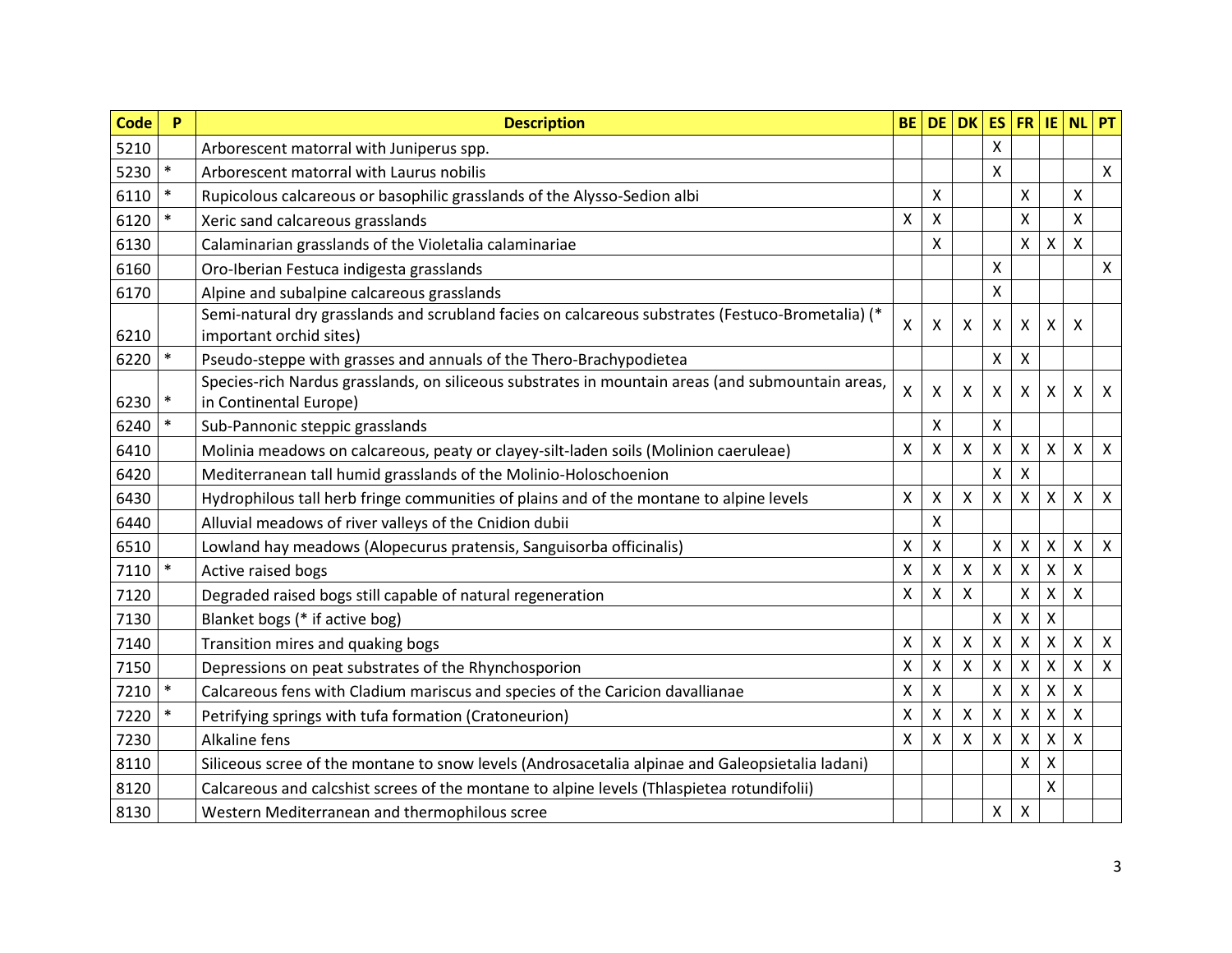| <b>Code</b> | P      | <b>Description</b>                                                                                  | <b>BE</b>                 | <b>DE</b>                 | $DK$ ES                   |                           | <b>FR</b>                 | $ $ IE       | <b>NL</b> | PT                        |
|-------------|--------|-----------------------------------------------------------------------------------------------------|---------------------------|---------------------------|---------------------------|---------------------------|---------------------------|--------------|-----------|---------------------------|
| 8150        |        | Medio-European upland siliceous screes                                                              |                           |                           |                           |                           | X                         |              |           |                           |
| 8160        | $\ast$ | Medio-European calcareous scree of hill and montane levels                                          |                           |                           |                           |                           | Χ                         |              |           |                           |
| 8210        |        | Calcareous rocky slopes with chasmophytic vegetation                                                |                           |                           |                           | Χ                         | $\mathsf{X}$              | $\mathsf{X}$ |           |                           |
| 8220        |        | Siliceous rocky slopes with chasmophytic vegetation                                                 |                           |                           |                           | X                         | X                         | X            |           | $\pmb{\times}$            |
|             |        | Siliceous rock with pioneer vegetation of the Sedo-Scleranthion or of the Sedo albi-Veronicion      |                           | X                         |                           | X                         | X                         |              |           | $\boldsymbol{\mathsf{X}}$ |
| 8230        |        | dillenii                                                                                            |                           |                           |                           |                           |                           |              |           |                           |
| 8240        |        | Limestone pavements                                                                                 |                           |                           |                           |                           |                           | X            |           |                           |
| 8310        |        | Caves not open to the public                                                                        | Χ                         |                           |                           | X                         | $\boldsymbol{\mathsf{X}}$ | X            |           | $\boldsymbol{\mathsf{X}}$ |
| 9110        |        | Luzulo-Fagetum beech forests                                                                        | Χ                         | $\boldsymbol{\mathsf{X}}$ | $\boldsymbol{\mathsf{X}}$ |                           | X                         |              | X         |                           |
|             |        | Atlantic acidophilous beech forests with Ilex and sometimes also Taxus in the shrublayer            | X                         | $\boldsymbol{\mathsf{X}}$ | X                         | $\boldsymbol{\mathsf{X}}$ | X                         |              | X         |                           |
| 9120        |        | (Quercion robori-petraeae or Ilici-Fagenion)                                                        |                           |                           |                           |                           |                           |              |           |                           |
| 9130        |        | Asperulo-Fagetum beech forests                                                                      | $\pmb{\mathsf{X}}$        | $\pmb{\mathsf{X}}$        | $\boldsymbol{\mathsf{X}}$ |                           | X                         |              |           |                           |
| 9150        |        | Medio-European limestone beech forests of the Cephalanthero-Fagion                                  | Χ                         | $\boldsymbol{\mathsf{X}}$ |                           | X                         | X                         |              |           |                           |
| 9160        |        | Sub-Atlantic and medio-European oak or oak-hornbeam forests of the Carpinion betuli                 | X                         | $\boldsymbol{\mathsf{X}}$ | X                         | $\mathsf{X}$              | X                         |              | X         |                           |
| 9170        |        | Galio-Carpinetum oak-hornbeam forests                                                               |                           | $\boldsymbol{\mathsf{X}}$ |                           |                           |                           |              |           |                           |
| 9180        | $\ast$ | Tilio-Acerion forests of slopes, screes and ravines                                                 | X                         | $\boldsymbol{\mathsf{X}}$ |                           | X                         | X                         |              |           |                           |
| 9190        |        | Old acidophilous oak woods with Quercus robur on sandy plains                                       | Χ                         | $\boldsymbol{\mathsf{X}}$ | $\boldsymbol{\mathsf{X}}$ |                           | $\mathsf{X}$              |              | X         |                           |
| 91A0        |        | Old sessile oak woods with Ilex and Blechnum in the British Isles                                   |                           |                           |                           |                           |                           | X            |           |                           |
| 91D0        | $\ast$ | Bog woodland                                                                                        | $\boldsymbol{\mathsf{X}}$ | $\boldsymbol{\mathsf{X}}$ | $\boldsymbol{\mathsf{X}}$ |                           | Χ                         | Χ            | X         |                           |
|             |        | Alluvial forests with Alnus glutinosa and Fraxinus excelsior (Alno-Padion, Alnion incanae, Salicion | $\mathsf{X}$              | $\boldsymbol{\mathsf{X}}$ | X                         | X                         | X                         | X            | X         | $\boldsymbol{\mathsf{X}}$ |
| 91E0        | $\ast$ | albae)                                                                                              |                           |                           |                           |                           |                           |              |           |                           |
|             |        | Riparian mixed forests of Quercus robur, Ulmus laevis and Ulmus minor, Fraxinus excelsior or        | X                         | X                         |                           |                           | X                         |              | X         |                           |
| 91F0        |        | Fraxinus angustifolia, along the great rivers (Ulmenion minoris)                                    |                           |                           |                           |                           |                           |              |           |                           |
| 91J0        | $\ast$ | Taxus baccata woods of the British Isles                                                            |                           |                           |                           |                           |                           | X            |           |                           |
| 91T0        |        | Central European lichen Scots pine forests                                                          |                           | $\boldsymbol{\mathsf{X}}$ |                           |                           |                           |              |           |                           |
| 9230        |        | Galicio-Portuguese oak woods with Quercus robur and Quercus pyrenaica                               |                           |                           |                           | X                         | X                         |              |           | X                         |
| 9240        |        | Quercus faginea and Quercus canariensis Iberian woods                                               |                           |                           |                           | $\pmb{\mathsf{X}}$        |                           |              |           |                           |
| 9260        |        | Castanea sativa woods                                                                               |                           |                           |                           | Χ                         | Χ                         |              |           |                           |
| 92A0        |        | Salix alba and Populus alba galleries                                                               |                           |                           |                           | $\pmb{\mathsf{X}}$        | X                         |              |           |                           |
| 9330        |        | Quercus suber forests                                                                               |                           |                           |                           | Χ                         | Χ                         |              |           |                           |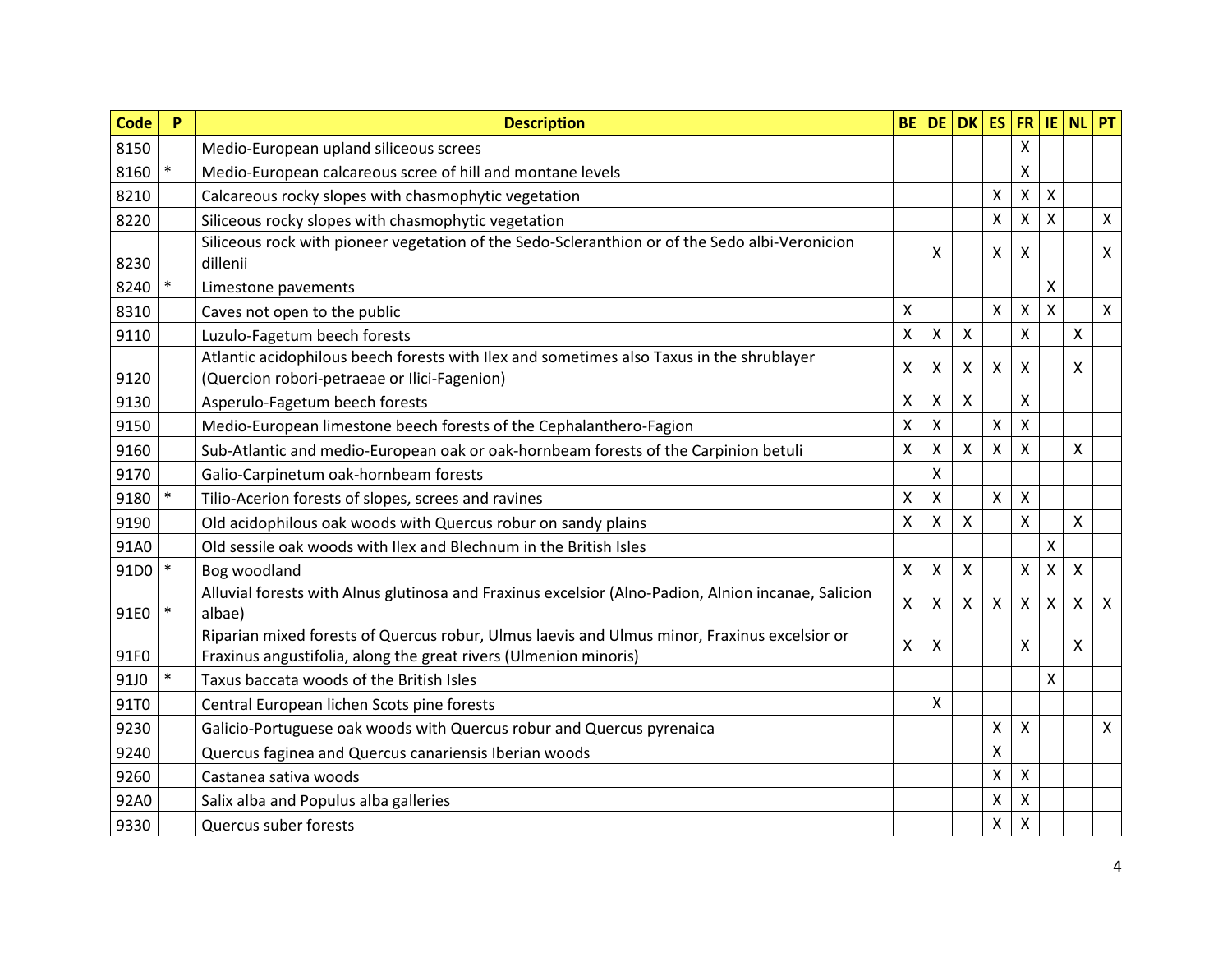| <b>Code</b>     | P      | <b>Description</b>                                     | <b>BE</b>          | <b>DE</b>                 | <b>DK</b>                 | <b>ES</b>                 | <b>FR</b>                 | IE | <b>NL</b>          | PT                        |
|-----------------|--------|--------------------------------------------------------|--------------------|---------------------------|---------------------------|---------------------------|---------------------------|----|--------------------|---------------------------|
| 9340            |        | Quercus ilex and Quercus rotundifolia forests          |                    |                           |                           | Χ                         | Χ                         |    |                    |                           |
| 9380            |        | Forests of Ilex aquifolium                             |                    |                           |                           | X                         |                           |    |                    | $\pmb{\times}$            |
| 9540            |        | Mediterranean pine forests with endemic Mesogean pines |                    |                           |                           |                           | $\mathsf{X}$              |    |                    |                           |
| 9560            | $\ast$ | Endemic forests with Juniperus spp.                    |                    |                           |                           | X                         |                           |    |                    |                           |
| 9580            | $\ast$ | Mediterranean Taxus baccata woods                      |                    |                           |                           | Χ                         |                           |    |                    |                           |
| <b>MAMMALS</b>  |        |                                                        |                    |                           |                           |                           |                           |    |                    |                           |
| 1301            |        | Galemys pyrenaicus                                     |                    |                           |                           | Χ                         | $\boldsymbol{\mathsf{X}}$ |    |                    | $\boldsymbol{\mathsf{X}}$ |
| 1302            |        | Rhinolophus mehelyi                                    |                    |                           |                           | X                         |                           |    |                    |                           |
| 1303            |        | Rhinolophus hipposideros                               | X                  |                           |                           | $\pmb{\mathsf{X}}$        | $\boldsymbol{\mathsf{X}}$ | X  |                    | $\boldsymbol{\mathsf{X}}$ |
| 1304            |        | Rhinolophus ferrumequinum                              | Χ                  |                           |                           | $\pmb{\mathsf{X}}$        | Χ                         |    |                    | $\pmb{\mathsf{X}}$        |
| 1305            |        | Rhinolophus euryale                                    |                    |                           |                           | $\pmb{\mathsf{X}}$        | Χ                         |    |                    | $\boldsymbol{\mathsf{X}}$ |
| 1307            |        | Myotis blythii                                         |                    |                           |                           | Χ                         | X                         |    |                    |                           |
| 1308            |        | Barbastella barbastellus                               | $\pmb{\mathsf{X}}$ | $\boldsymbol{\mathsf{X}}$ |                           | $\boldsymbol{\mathsf{X}}$ | X                         |    |                    | $\boldsymbol{\mathsf{X}}$ |
| 1310            |        | Miniopterus schreibersii                               |                    |                           |                           | X                         | Χ                         |    |                    | $\mathsf{X}$              |
| 1318            |        | Myotis dasycneme                                       | X                  | $\mathsf{X}$              | $\boldsymbol{\mathsf{X}}$ |                           | $\mathsf{\chi}$           |    | $\mathsf{X}$       |                           |
| 1321            |        | Myotis emarginatus                                     | Χ                  | $\boldsymbol{\mathsf{X}}$ |                           | Χ                         | Χ                         |    | $\pmb{\mathsf{X}}$ | X                         |
| 1323            |        | Myotis bechsteinii                                     | X                  | $\boldsymbol{\mathsf{X}}$ |                           | Χ                         | X                         |    |                    |                           |
| 1324            |        | Myotis myotis                                          | X                  | $\boldsymbol{\mathsf{X}}$ |                           | X                         | X                         |    | $\pmb{\mathsf{X}}$ | $\boldsymbol{\mathsf{X}}$ |
| 1337            |        | Castor fiber                                           | Χ                  | $\boldsymbol{\mathsf{X}}$ | $\mathsf{X}$              |                           | $\mathsf{X}$              |    | $\pmb{\mathsf{X}}$ |                           |
| 1340            | $\ast$ | Microtus oeconomus arenicola                           |                    |                           |                           |                           |                           |    | X                  |                           |
| 1352            | $\ast$ | Canis lupus                                            |                    |                           |                           |                           |                           |    |                    | $\mathsf{X}$              |
| 1354            | $\ast$ | Ursus arctos                                           |                    |                           |                           | Χ                         |                           |    |                    |                           |
| 1355            |        | Lutra lutra                                            | Χ                  | $\boldsymbol{\mathsf{X}}$ | $\boldsymbol{\mathsf{X}}$ | $\pmb{\times}$            | $\boldsymbol{\mathsf{X}}$ | X  | X                  | $\boldsymbol{\mathsf{X}}$ |
| 1356            | $\ast$ | Mustela lutreola                                       |                    |                           |                           | Χ                         | Χ                         |    |                    |                           |
| <b>REPTILES</b> |        |                                                        |                    |                           |                           |                           |                           |    |                    |                           |
| 1220            |        | Emys orbicularis                                       |                    |                           |                           | X                         | $\boldsymbol{\mathsf{X}}$ |    |                    | $\pmb{\mathsf{X}}$        |
| 1221            |        | Mauremys leprosa                                       |                    |                           |                           | Χ                         |                           |    |                    | $\pmb{\mathsf{X}}$        |
| 1259            |        | Lacerta schreiberi                                     |                    |                           |                           | Χ                         |                           |    |                    | $\boldsymbol{\mathsf{X}}$ |
| 5371            |        | Iberolacerta monticola                                 |                    |                           |                           | $\pmb{\mathsf{X}}$        |                           |    |                    |                           |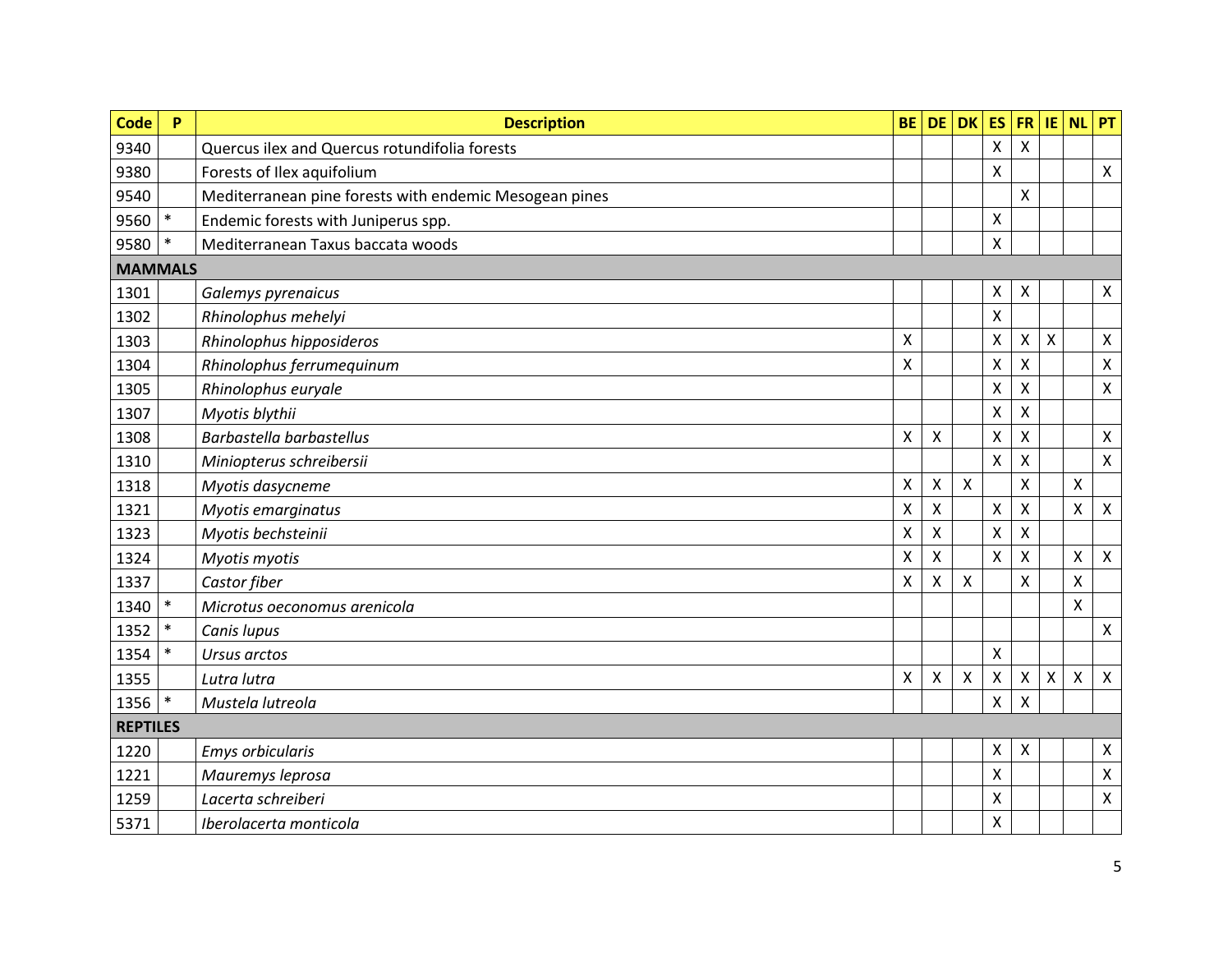| <b>Code</b>          | P      | <b>Description</b>          | <b>BE</b>          |                | $DE$ DK      | $ES$ FR                   |              | IE.            | <b>NL</b>                 | PT             |
|----------------------|--------|-----------------------------|--------------------|----------------|--------------|---------------------------|--------------|----------------|---------------------------|----------------|
| <b>AMPHIBIANS</b>    |        |                             |                    |                |              |                           |              |                |                           |                |
| 1166                 |        | Triturus cristatus          | X                  | Χ              | $\mathsf{X}$ |                           | Χ            |                | X                         |                |
| 1172                 |        | Chioglossa lusitanica       |                    |                |              | Χ                         |              |                |                           | $\mathsf{X}$   |
| 1188                 |        | Bombina bombina             |                    | X              |              |                           |              |                |                           |                |
| 1193                 |        | Bombina variegata           |                    | X              |              |                           | X            |                | X                         |                |
| 1194                 |        | Discoglossus galganoi       |                    |                |              | $\boldsymbol{\mathsf{X}}$ |              |                |                           | $\mathsf{X}^-$ |
| <b>FISH</b>          |        |                             |                    |                |              |                           |              |                |                           |                |
| 1095                 |        | Petromyzon marinus          |                    | X              | X            | X                         | х            | X              | $\boldsymbol{\mathsf{X}}$ | $\mathsf{X}$   |
| 1096                 |        | Lampetra planeri            | $\pmb{\mathsf{X}}$ | $\mathsf{X}$   | X            | $\mathsf{X}$              | $\mathsf{X}$ | $\pmb{\times}$ | $\mathsf{X}$              |                |
| 1099                 |        | Lampetra fluviatilis        | $\mathsf{X}$       | Χ              | X            |                           | Χ            | Χ              | $\boldsymbol{\mathsf{X}}$ |                |
| 1101                 | $\ast$ | Acipenser sturio            |                    | SR             |              |                           | X            |                |                           |                |
| 1102                 |        | Alosa alosa                 |                    | X              | Χ            | X                         | Χ            | Χ              | X                         | X              |
| 1103                 |        | Alosa fallax                | $\pmb{\times}$     | $\pmb{\times}$ | Χ            | $\mathsf{X}$              | $\mathsf{X}$ | X              | $\boldsymbol{\mathsf{X}}$ | $\mathsf{X}$   |
| 1106                 |        | Salmo salar                 |                    | Χ              | X            | X                         | Χ            | Χ              | X                         | X              |
| 1113                 | $\ast$ | Coregonus oxyrhynchus       |                    | X              | Χ            |                           |              |                |                           |                |
| 1130                 |        | Aspius aspius               |                    | Χ              |              |                           |              |                |                           |                |
| 1138                 |        | <b>Barbus meridionalis</b>  |                    |                |              |                           | X            |                |                           |                |
| 1145                 |        | Misgurnus fossilis          | X                  | Χ              | X            |                           | Χ            |                | X                         |                |
| 1149                 |        | Cobitis taenia              | $\mathsf{X}$       | Χ              |              | $\pmb{\chi}$              | Χ            |                | $\pmb{\mathsf{X}}$        |                |
| 1163                 |        | Cottus gobio                | X                  | Χ              |              |                           | X            |                | X                         |                |
| 5292                 |        | Parachondrostoma miegii     |                    |                |              | X                         |              |                |                           |                |
| 5296                 |        | Pseudochondrostoma duriense |                    |                |              | SR                        |              |                |                           | $\mathsf{X}$   |
| 5302                 |        | Cobitis paludica            |                    |                |              | X                         |              |                |                           |                |
| 5303                 |        | Cobitis calderoni           |                    |                |              | $\pmb{\mathsf{X}}$        |              |                |                           |                |
| 5318                 |        | Cottus aturi                |                    |                |              | Χ                         | Χ            |                |                           |                |
| 5339                 |        | Rhodeus amarus              | $\mathsf{x}$       | X              |              |                           | Χ            |                | X                         |                |
| 6150                 |        | Parachondrostoma toxostoma  |                    |                |              |                           | Χ            |                |                           |                |
| 6155                 |        | Achondrostoma arcasii       |                    |                |              | Χ                         |              |                |                           | SR             |
| <b>INVERTEBRATES</b> |        |                             |                    |                |              |                           |              |                |                           |                |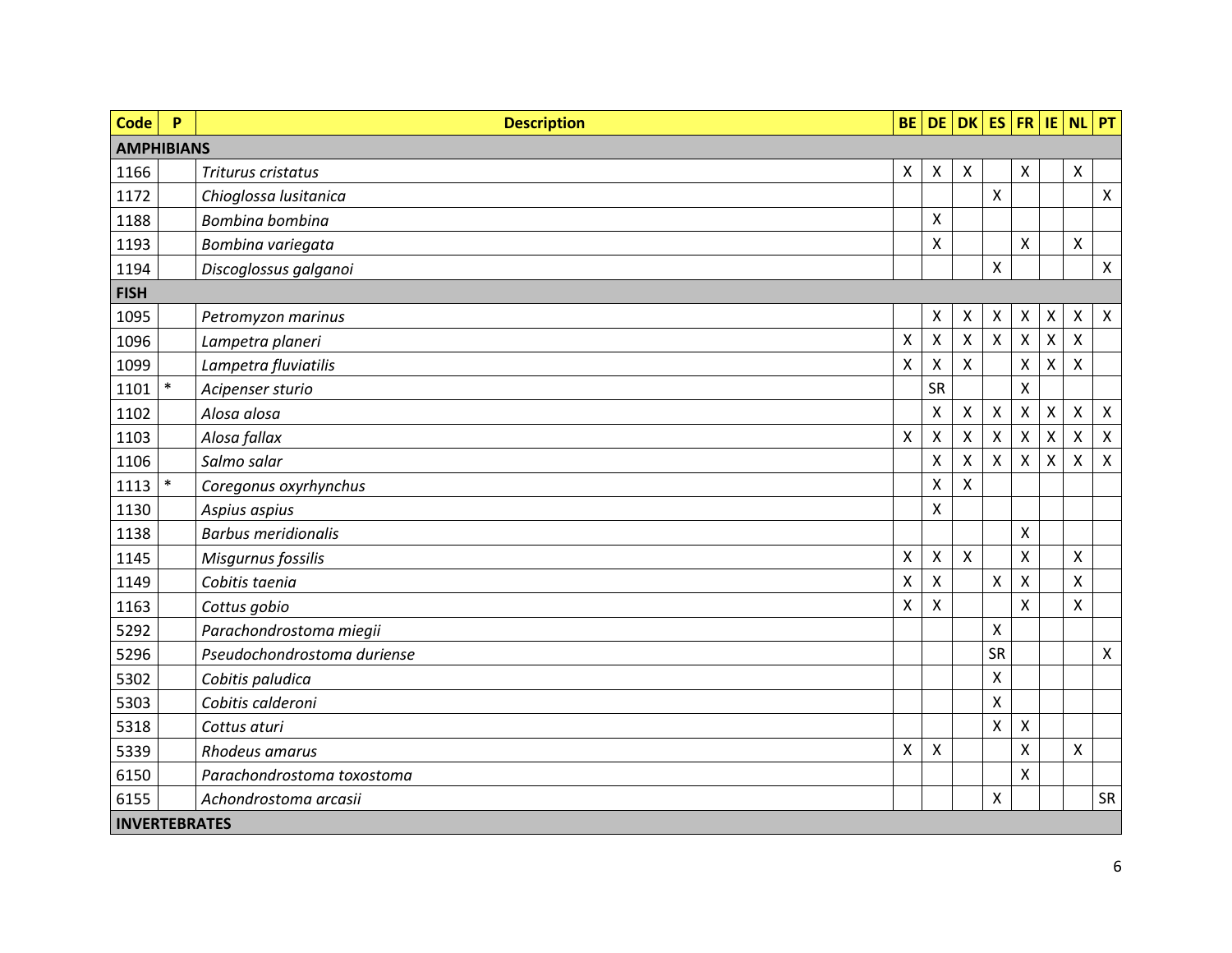| <b>Code</b> | $\mathsf{P}$ | <b>Description</b>          | <b>BE</b>          | <b>DE</b>                 | <b>DK</b>                 | <b>ES</b>                 | <b>FR</b>          | IE | <b>NL</b>          | PT                        |
|-------------|--------------|-----------------------------|--------------------|---------------------------|---------------------------|---------------------------|--------------------|----|--------------------|---------------------------|
| 1007        |              | Elona quimperiana           |                    |                           |                           | $\mathsf{x}$              | X                  |    |                    |                           |
| 1013        |              | Vertigo geyeri              |                    |                           | SR                        |                           |                    | X  |                    |                           |
| 1014        |              | Vertigo angustior           | X                  | $\boldsymbol{\mathsf{X}}$ |                           |                           | $\mathsf{\chi}$    | X  | $\mathsf{X}$       |                           |
| 1016        |              | Vertigo moulinsiana         | Χ                  | X                         |                           |                           | Χ                  | Χ  | X                  |                           |
| 1024        |              | Geomalacus maculosus        |                    |                           |                           | X                         |                    | X  |                    | $\boldsymbol{\mathsf{X}}$ |
| 1029        |              | Margaritifera margaritifera |                    | $\boldsymbol{\mathsf{X}}$ | $\pmb{\times}$            | $\pmb{\times}$            | Χ                  | X  |                    | SR                        |
| 1032        |              | Unio crassus                | $\pmb{\mathsf{X}}$ | $\mathsf{X}$              |                           |                           | $\mathsf{X}$       |    |                    |                           |
| 1036        |              | Macromia splendens          |                    |                           |                           | X                         | X                  |    |                    |                           |
| 1037        |              | Ophiogomphus cecilia        |                    | $\mathsf{X}$              | $\boldsymbol{\mathsf{X}}$ |                           | $\mathsf{X}$       |    | X                  |                           |
| 1041        |              | Oxygastra curtisii          |                    |                           |                           | Χ                         | X                  |    |                    | $\boldsymbol{\mathsf{X}}$ |
| 1042        |              | Leucorrhinia pectoralis     | $\pmb{\mathsf{X}}$ | $\boldsymbol{\mathsf{X}}$ |                           |                           | X                  |    | $\pmb{\mathsf{X}}$ |                           |
| 1044        |              | Coenagrion mercuriale       |                    | $\boldsymbol{\mathsf{X}}$ |                           | X                         | Χ                  |    |                    |                           |
| 1046        |              | Gomphus graslinii           |                    |                           |                           | $\pmb{\mathsf{X}}$        | Χ                  |    |                    |                           |
| 1059        |              | Maculinea teleius           |                    |                           |                           |                           | Χ                  |    | $\pmb{\mathsf{X}}$ |                           |
| 1060        |              | Lycaena dispar              |                    | EX                        |                           |                           | $\pmb{\mathsf{X}}$ |    | $\pmb{\mathsf{X}}$ |                           |
| 1061        |              | Maculinea nausithous        |                    | $\boldsymbol{\mathsf{X}}$ |                           | Χ                         |                    |    | X                  |                           |
| 1065        |              | Euphydryas aurinia          |                    | $\boldsymbol{\mathsf{X}}$ | $\boldsymbol{\mathsf{X}}$ | X                         | X                  | X  |                    | $\boldsymbol{\mathsf{X}}$ |
| 1071        |              | Coenonympha oedippus        |                    |                           |                           |                           | Χ                  |    |                    |                           |
| 1074        |              | Eriogaster catax            |                    |                           |                           | Χ                         | X                  |    |                    |                           |
| 1079        |              | Limoniscus violaceus        |                    |                           |                           | X                         | Χ                  |    |                    |                           |
| 1081        |              | Dytiscus latissimus         |                    |                           |                           |                           |                    |    | Χ                  |                           |
| 1082        |              | Graphoderus bilineatus      |                    | $\mathsf{X}$              |                           |                           | X                  |    | $\mathsf{X}$       |                           |
| 1083        |              | Lucanus cervus              | X                  | X                         |                           | $\mathsf{X}$              | Χ                  |    | $\pmb{\mathsf{X}}$ | $\boldsymbol{\mathsf{X}}$ |
| 1084        | $\ast$       | Osmoderma eremita           |                    | Χ                         |                           |                           | Χ                  |    |                    |                           |
| 1086        |              | Cucujus cinnaberinus        |                    |                           |                           | $\pmb{\mathsf{X}}$        |                    |    |                    |                           |
| 1087        | $\ast$       | Rosalia alpina              |                    |                           |                           | $\boldsymbol{\mathsf{X}}$ | $\mathsf{X}$       |    |                    |                           |
| 1088        |              | Cerambyx cerdo              |                    | X                         |                           | X                         | Χ                  |    |                    | $\boldsymbol{\mathsf{X}}$ |
| 1092        |              | Austropotamobius pallipes   |                    |                           |                           | Χ                         | X                  | X  |                    |                           |
| 4035        |              | Gortyna borelii lunata      |                    |                           |                           |                           | Χ                  |    |                    |                           |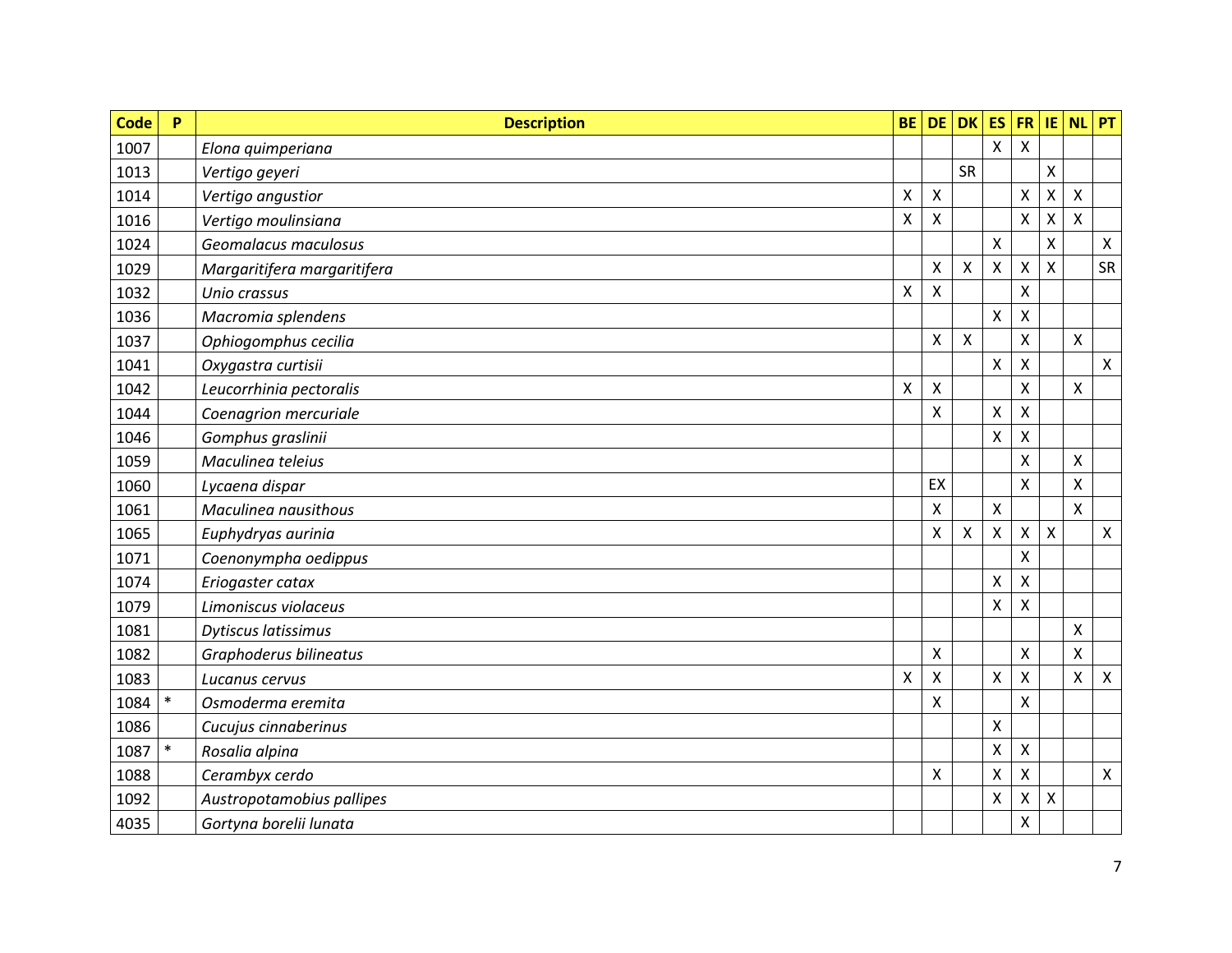| <b>Code</b>   | P      | <b>Description</b>               | <b>BE</b> | <b>DE</b>    | <b>DK</b>          | ES                        | <b>FR</b>                 | IE                        | <b>NL</b> | PT             |
|---------------|--------|----------------------------------|-----------|--------------|--------------------|---------------------------|---------------------------|---------------------------|-----------|----------------|
| 4045          |        | Coenagrion ornatum               |           | $\mathsf{X}$ |                    |                           |                           |                           |           |                |
| 4056          |        | Anisus vorticulus                | Χ         | X            |                    |                           | X                         |                           | Χ         |                |
| 6169          |        | Euphydryas maturna               |           |              |                    |                           | <b>SR</b>                 |                           |           |                |
| 6199          | $\ast$ | Euplagia quadripunctaria         | X         | X            |                    | $\pmb{\mathsf{X}}$        | $\boldsymbol{\mathsf{X}}$ |                           | Χ         | $\mathsf{X}$   |
| <b>PLANTS</b> |        |                                  |           |              |                    |                           |                           |                           |           |                |
| 1383          |        | Dichelyma capillaceum            |           | X            |                    |                           | $\boldsymbol{\mathsf{X}}$ |                           |           |                |
| 1385          |        | Bruchia vogesiaca                |           |              |                    | SR                        | $\boldsymbol{\mathsf{X}}$ |                           |           | $\mathsf{X}$   |
| 1387          |        | Orthotrichum rogeri              |           |              |                    |                           |                           |                           | Χ         |                |
| 1388          | $\ast$ | Bryoerythrophyllum campylocarpum |           |              |                    |                           |                           |                           |           | $\pmb{\times}$ |
| 1390          | $\ast$ | Marsupella profunda              |           |              |                    |                           |                           |                           |           | $\pmb{\times}$ |
| 1395          |        | Petalophyllum ralfsii            |           |              |                    |                           |                           | $\boldsymbol{\mathsf{X}}$ |           |                |
| 1398          |        | Sphagnum pylaesii                |           |              |                    | X                         | $\boldsymbol{\mathsf{X}}$ |                           |           |                |
| 1416          |        | Isoetes boryana                  |           |              |                    |                           | $\mathsf{X}$              |                           |           |                |
| 1419          |        | Botrychium simplex               |           | Χ            |                    |                           |                           |                           |           |                |
| 1420          |        | Culcita macrocarpa               |           |              |                    | $\boldsymbol{\mathsf{X}}$ |                           |                           |           | $\mathsf{X}$   |
| 1425          | $\ast$ | Dryopteris corleyi               |           |              |                    | $\pmb{\times}$            |                           |                           |           |                |
| 1426          |        | Woodwardia radicans              |           |              |                    | $\pmb{\times}$            |                           |                           |           | $\mathsf{X}$   |
| 1428          |        | Marsilea quadrifolia             |           |              |                    |                           | $\mathsf{X}$              |                           |           |                |
| 1437          |        | Thesium ebracteatum              |           | Χ            |                    |                           |                           |                           |           |                |
| 1441          |        | Rumex rupestris                  |           |              |                    | X                         | $\pmb{\mathsf{X}}$        |                           |           |                |
| 1493          |        | Sisymbrium supinum               |           |              |                    |                           | X                         |                           |           |                |
| 1506          | $\ast$ | Biscutella neustriaca            |           |              |                    |                           | $\mathsf{X}$              |                           |           |                |
| 1528          |        | Saxifraga hirculus               |           |              | $\pmb{\mathsf{X}}$ |                           |                           | Χ                         |           |                |
| 1585          | $\ast$ | Viola hispida                    |           |              |                    |                           | $\mathsf{X}$              |                           |           |                |
| 1601          | $\ast$ | Oenanthe conioides               |           | Χ            |                    |                           |                           |                           |           |                |
| 1603          | $\ast$ | Eryngium viviparum               |           |              |                    | $\boldsymbol{\mathsf{X}}$ | $\boldsymbol{\mathsf{X}}$ |                           |           |                |
| 1607          | $\ast$ | Angelica heterocarpa             |           |              |                    |                           | X                         |                           |           |                |
| 1614          |        | Apium repens                     | X         | X            |                    | $\mathsf{X}$              | $\pmb{\mathsf{X}}$        |                           | Χ         |                |
| 1625          |        | Soldanella villosa               |           |              |                    | $\pmb{\mathsf{X}}$        | X                         |                           |           |                |